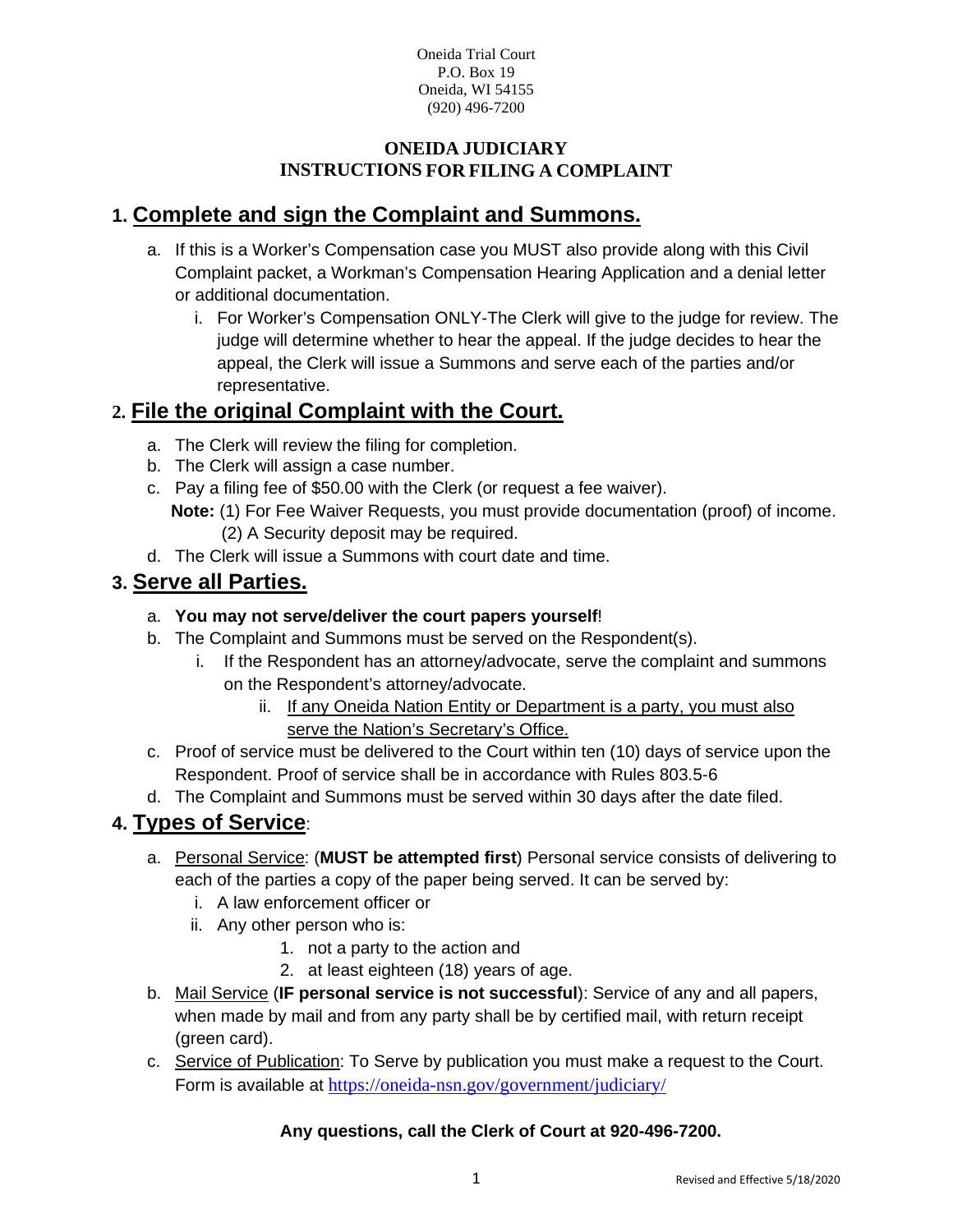## **ONEIDA JUDICIARY Tsi nu t#shakotiya>tol#tha>**

## **TRIAL COURT**

#### **CIVIL COMPLAINT**

**Case No**. \_\_\_\_\_\_\_\_\_\_\_\_\_\_\_\_\_\_

#### **Please check appropriate box for type of case:**

□ Small Claims (\$5,000 or less) 801

□ Contract Dispute 801

Declaratory Judgment 801

| $\Box$ Indian Preference | 502 |
|--------------------------|-----|
| □ Worker's Compensation  | 203 |
| $\Box$ Other Tribal Law  |     |

*For Temporary Restraining Orders or Preliminary Injunctions, please use Temporary Restraining Order and/or Preliminary Injunction Complaint Packet.* 

**Petitioner**:  $\Box$  Check this box if more than one Petitioner, attach below information on a separate sheet.

| Enter the name,<br>address and<br>daytime phone      | First name                                                                      | Middle name  |      |              | Last name            | (Maiden name)                             |
|------------------------------------------------------|---------------------------------------------------------------------------------|--------------|------|--------------|----------------------|-------------------------------------------|
| number of the<br>person filing the<br>Petition. (You | <b>Current Mailing Address</b>                                                  |              |      |              |                      |                                           |
| are the<br>Petitioner).                              | City                                                                            | <b>State</b> | Zip  |              | Daytime Phone Number |                                           |
|                                                      | Petitioner's Date of Birth                                                      |              |      |              |                      | IF represented, attorney or advocate name |
|                                                      | Attorney or advocate mailing address                                            |              | City | <b>State</b> | Zip                  | <b>Phone Number</b>                       |
|                                                      | Is attorney or advocate approved to practice at the Oneida Judiciary? Yes or No |              |      |              |                      | Unknown                                   |

Respondent:  $\square$  Check this box if more than one Respondent, attach below information on a separate Sheet.

**\_\_\_\_\_\_\_\_\_\_\_\_\_\_\_\_\_\_\_\_\_\_\_\_\_\_\_\_\_\_\_\_\_\_\_\_\_\_\_\_\_\_\_\_\_\_\_\_\_\_\_\_\_\_\_\_\_\_\_\_\_\_\_\_\_\_\_\_\_\_\_\_\_\_\_\_\_\_\_\_\_\_\_\_**

| Enter the<br>name, address,<br>and daytime | First name                     | Middle name  |     | Last name            | (Maiden name) |
|--------------------------------------------|--------------------------------|--------------|-----|----------------------|---------------|
| phone number<br>of the<br>Respondent.      | <b>Current Mailing Address</b> |              |     |                      |               |
|                                            | City                           | <b>State</b> | Zip | Daytime Phone Number |               |

**\_\_\_\_\_\_\_\_\_\_\_\_\_\_\_\_\_\_\_\_\_\_\_\_\_\_\_\_\_\_\_\_\_\_\_\_\_\_\_\_\_\_\_\_\_\_\_\_\_\_\_\_\_\_\_\_\_\_\_\_\_\_\_\_\_\_\_\_\_\_\_\_\_\_\_\_\_** Respondent's Date of Birth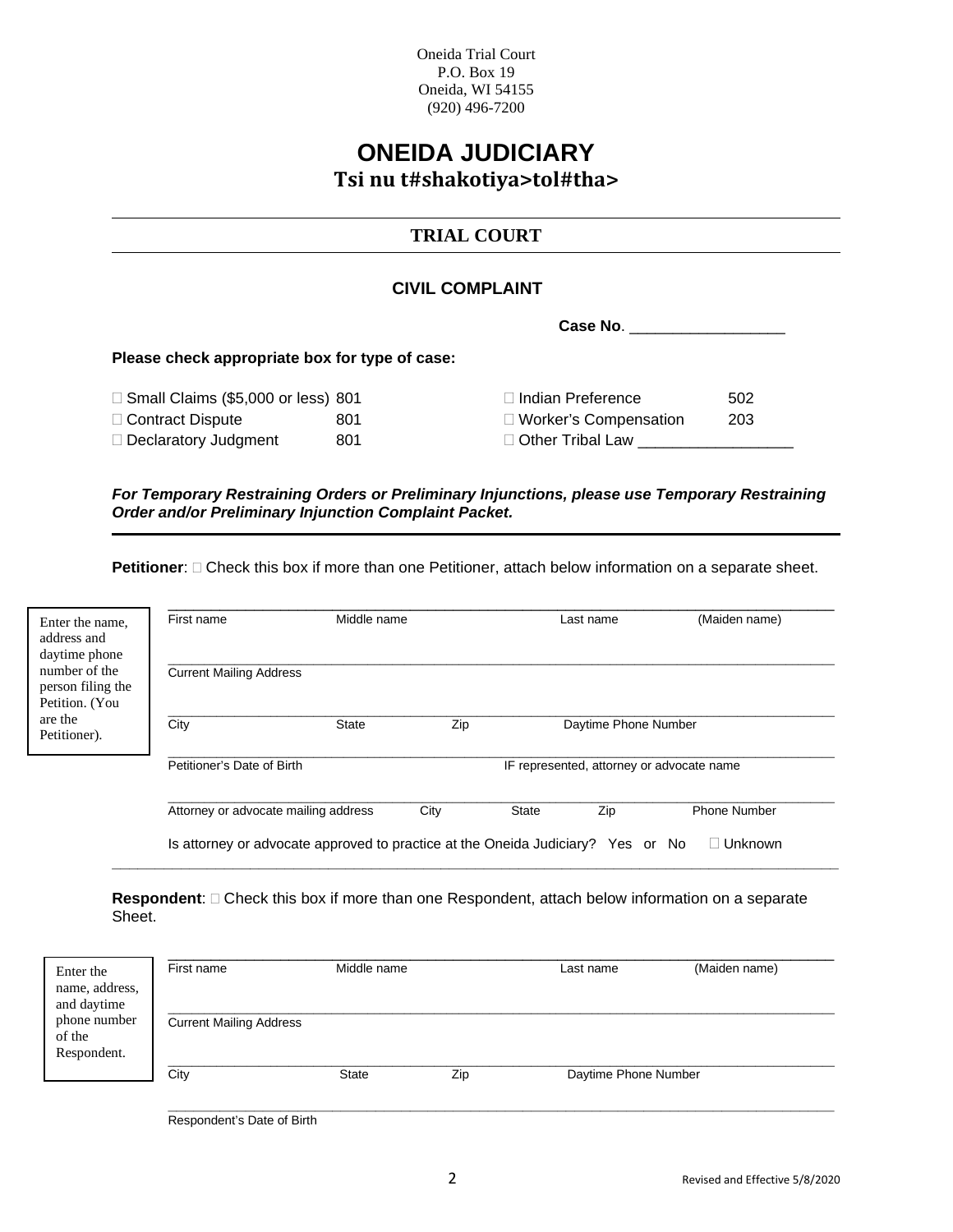## **COMPLAINT**

#### 1. Please explain why the Respondent(s) is being sued:

| Please explain<br>what Tribal<br>law(s),<br>regulation(s),<br>policies, or |               |
|----------------------------------------------------------------------------|---------------|
|                                                                            |               |
|                                                                            |               |
| ordinances                                                                 |               |
| were not                                                                   |               |
| followed.                                                                  |               |
|                                                                            | SEE ATTACHED. |

2. Please explain the facts supporting your claim. List each statement separately:

| Describe what                             |  |
|-------------------------------------------|--|
| happened,<br>who did it,<br>where it took |  |
|                                           |  |
| place, and<br>when it                     |  |
| occurred.                                 |  |

**SEE ATTACHED.** 

3. Please check all that apply for personal jurisdiction:

## **PETITIONER**

| Oneida Nation member                      | □ Member of a federally recognized                  |
|-------------------------------------------|-----------------------------------------------------|
| (Enrollment No. _______________).         | Tribe and resides on the Oneida                     |
| Married to Oneida Nation member.          | Reservation.                                        |
| $\Box$ Married to a member of a federally | $\Box$ Non-Indian and consent to the                |
| recognized Indian Tribe who resides       | jurisdiction of the Oneida Judiciary.               |
| on the Oneida Reservation.                | □ Oneida Nation Entity or Department                |
| $\Box$ Employee of the Oneida Nation      | <u> 1989 - Jan James James Barbara, martxa al I</u> |
| $(Employee No. \_ \_ \_ \_ \_ \_ \_).$    |                                                     |
|                                           |                                                     |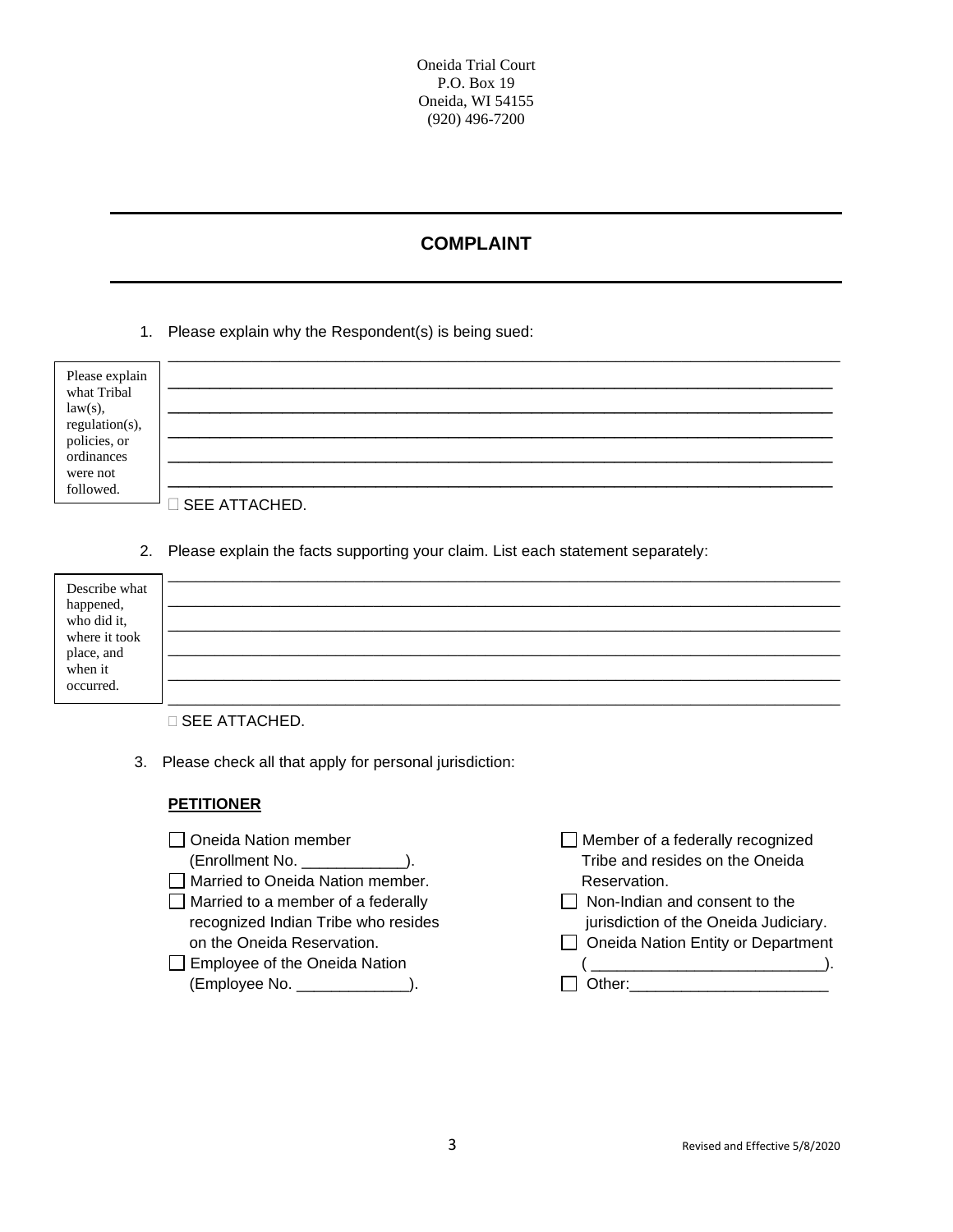4. Please check all that apply for personal jurisdiction:

#### **RESPONDENT**

| $\Box$ Oneida Tribal member               | $\Box$ Member of a federally recognized   |
|-------------------------------------------|-------------------------------------------|
| (Enrollment No. ______________).          | Tribe and resides on the Oneida           |
| Married to Oneida Nation member.          | Reservation.                              |
| $\Box$ Married to a member of a federally | $\Box$ Non-Indian and consent to the      |
| recognized Indian Tribe who resides       | Jurisdiction of the Oneida Judiciary.     |
| on the Oneida Reservation.                | $\Box$ Oneida Nation Entity or Department |
| $\Box$ Employee of the Oneida Nation      |                                           |
| (Employee No. ______________).            | Other: _________________________          |
|                                           |                                           |

5. Are either of the parties currently on active duty as a member of the Armed Forces of the United States of America or its allies?

□ Yes □ No

6. Please list the specific relief sought from the Respondent(s):

| Explain how                   |                        |
|-------------------------------|------------------------|
| you were                      |                        |
| harmed and<br>describe your   |                        |
| damages in<br>detail. What do |                        |
| you want from                 |                        |
| the Respondent?               |                        |
|                               |                        |
|                               |                        |
|                               |                        |
|                               |                        |
|                               |                        |
|                               | <b>D</b> SEE ATTACHED. |

7. **FOR SMALL CLAIMS**: Is the amount in dispute \$5,000 or less?  $\Box$  Yes  $\Box$  No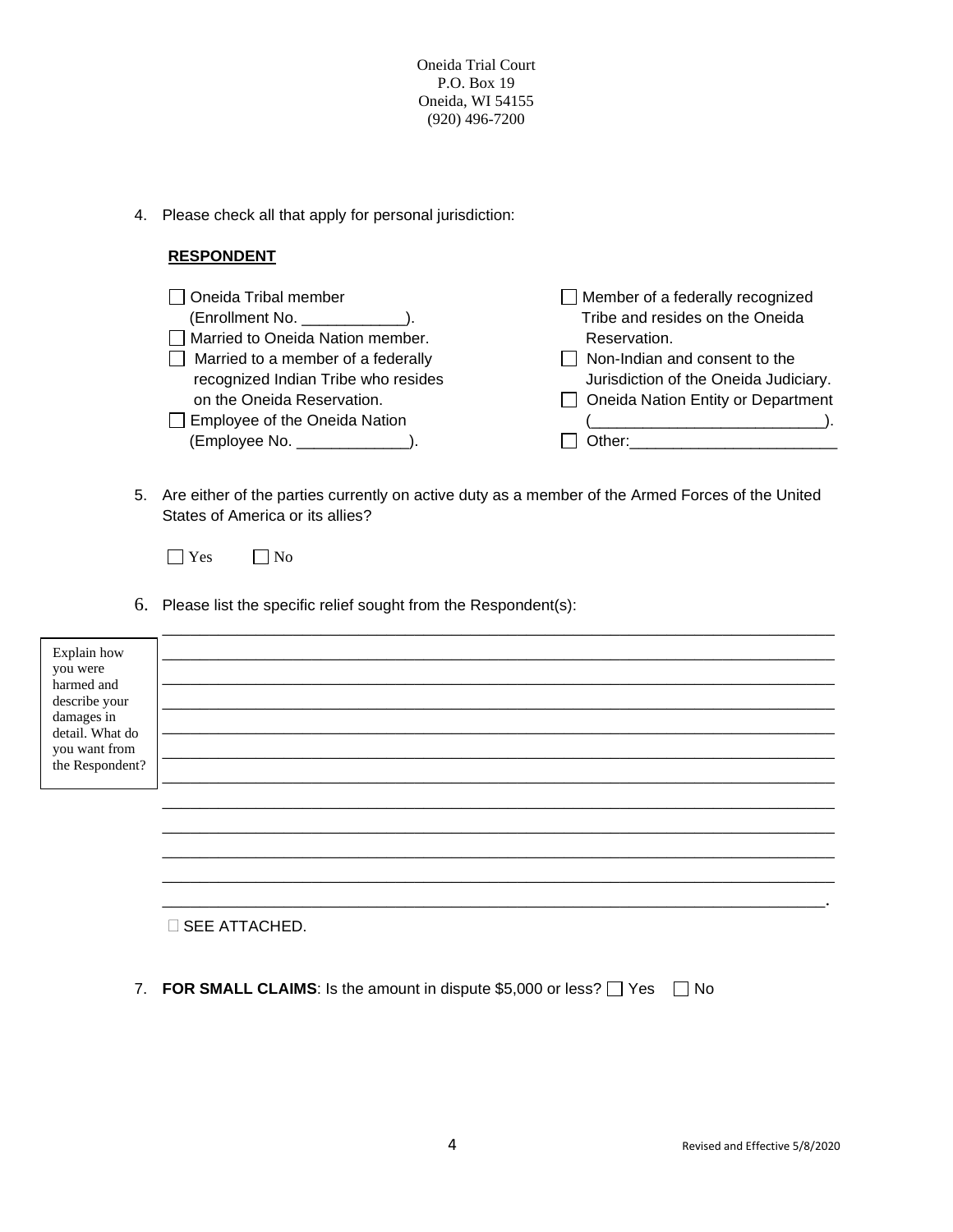**NOTE: The party being served with this Complaint has twenty (20) days to file an Answer/Response in writing to the Court and the other party OR the party being served has the option to respond in person at the hearing.**

Dated this \_\_\_\_\_\_\_ day of \_\_\_\_\_\_\_\_\_\_\_\_\_\_\_\_\_\_\_\_\_\_\_\_\_\_\_\_\_\_\_\_\_\_, 20\_\_\_.

BY: Petitioner or Petitioner's Attorney/Advocate

\_\_\_\_\_\_\_\_\_\_\_\_\_\_\_\_\_\_\_\_\_\_\_\_\_\_\_\_\_\_\_\_\_\_\_\_

\_\_\_\_\_\_\_\_\_\_\_\_\_\_\_\_\_\_\_\_\_\_\_\_\_\_\_\_\_\_\_\_\_\_\_\_ **Signature**

 **\_\_\_\_\_\_\_\_\_\_\_\_\_\_\_\_\_\_\_\_\_\_\_\_\_\_\_\_\_\_\_\_\_\_\_\_ Printed**

**Phone #**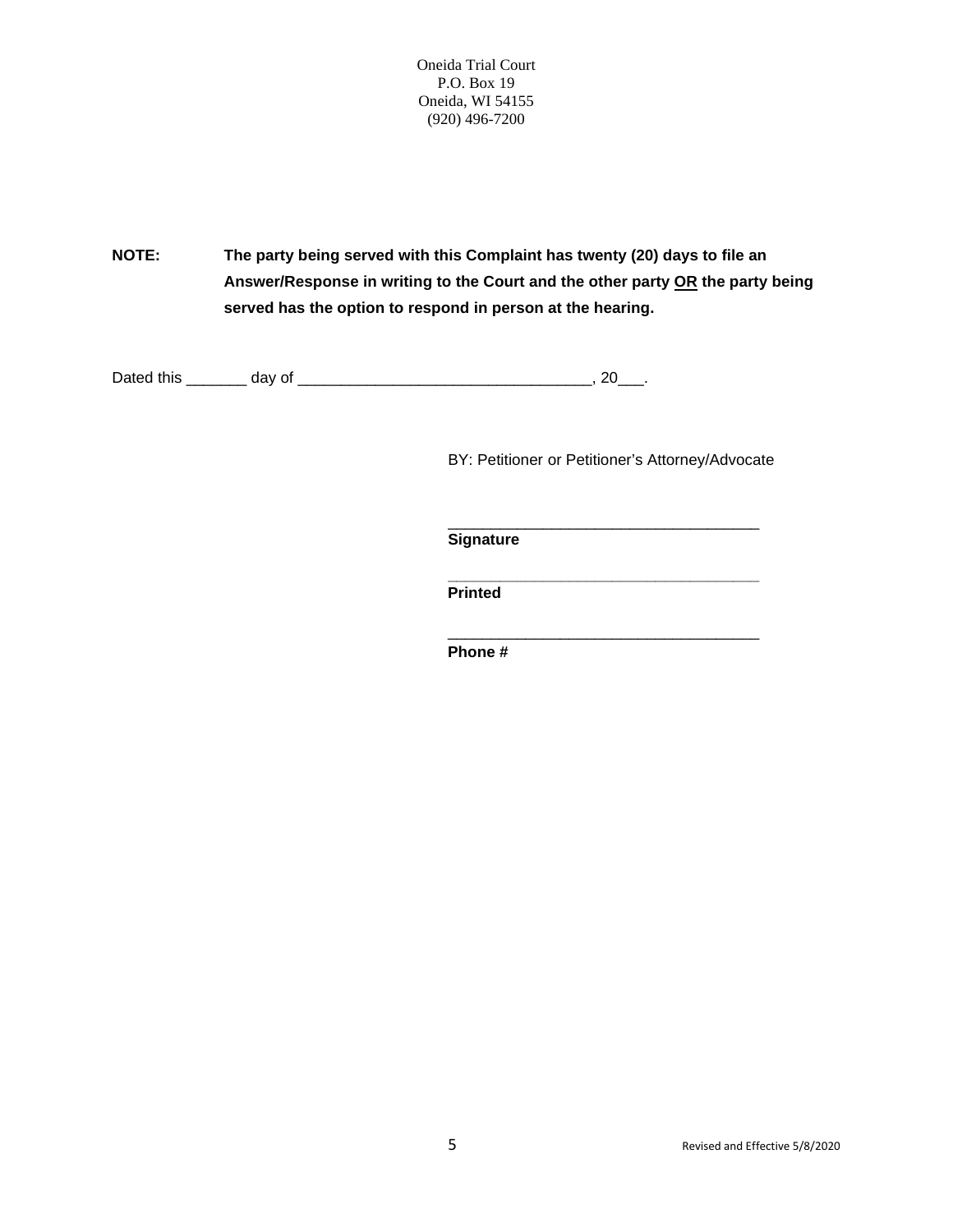#### **ONEIDA JUDICIARY TRIAL COURT \_\_\_\_\_\_\_\_\_\_\_\_\_\_\_\_\_\_\_\_\_\_\_\_\_\_\_\_\_\_\_\_\_\_\_\_\_\_\_\_\_\_\_\_\_\_\_\_\_\_\_\_\_\_\_\_\_\_\_\_\_\_\_\_\_\_\_\_\_\_\_\_\_\_\_\_\_\_\_\_\_\_\_\_\_**

**\_\_\_\_\_\_\_\_\_\_\_\_\_\_\_\_\_\_\_\_\_\_\_\_\_\_\_\_\_\_\_\_\_\_\_\_\_\_\_\_\_\_\_\_\_\_\_\_\_\_\_\_\_\_\_\_\_\_\_\_\_\_\_\_\_\_\_\_\_\_\_\_\_\_\_\_\_\_**

**\_\_\_\_\_\_\_\_\_\_\_\_\_\_\_\_\_\_\_\_\_\_\_\_\_\_\_\_\_\_\_\_\_\_\_, Petitioner(s)**

**v.**

**Case No: \_\_\_\_\_\_\_\_\_\_\_\_\_\_\_\_\_\_\_\_\_\_\_**

**\_\_\_\_\_\_\_\_\_\_\_\_\_\_\_\_\_\_\_\_\_\_\_\_\_\_\_\_\_\_\_\_\_\_\_, Respondent(s)**

## **SUMMONS \_\_\_\_\_\_\_\_\_\_\_\_\_\_\_\_\_\_\_\_\_\_\_\_\_\_\_\_\_\_\_\_\_\_\_\_\_\_\_\_\_\_\_\_\_\_\_\_\_\_\_\_\_\_\_\_\_\_\_\_\_\_\_\_\_\_\_\_\_\_\_\_\_\_\_\_\_\_**

**\_\_\_\_\_\_\_\_\_\_\_\_\_\_\_\_\_\_\_\_\_\_\_\_\_\_\_\_\_\_\_\_\_\_\_\_\_\_\_\_\_\_\_\_\_\_\_\_\_\_\_\_\_\_\_\_\_\_\_\_\_\_\_\_\_\_\_\_\_\_\_\_\_\_\_\_\_\_\_\_\_\_\_\_\_**

**To the person named above as Respondent:**

Complaint was filed and is attached to this summons.

#### **You are summoned to appear for hearing before the court on:**

Date: **Time:**  $\blacksquare$ **Location:** 2630 W. Mason Street, Green Bay, WI 54303

A failure to appear and defend may result in a default judgment against the Respondent for the relief demanded in the Complaint.

## **BY THE CLERK:**

**\_\_\_\_\_\_\_\_\_\_\_\_\_\_\_\_\_\_\_\_\_\_\_\_\_\_\_\_\_\_**

\_\_\_\_\_\_\_\_\_\_\_\_\_\_\_\_\_\_\_\_\_\_\_\_\_\_\_\_\_\_

Signature (Clerk)

Date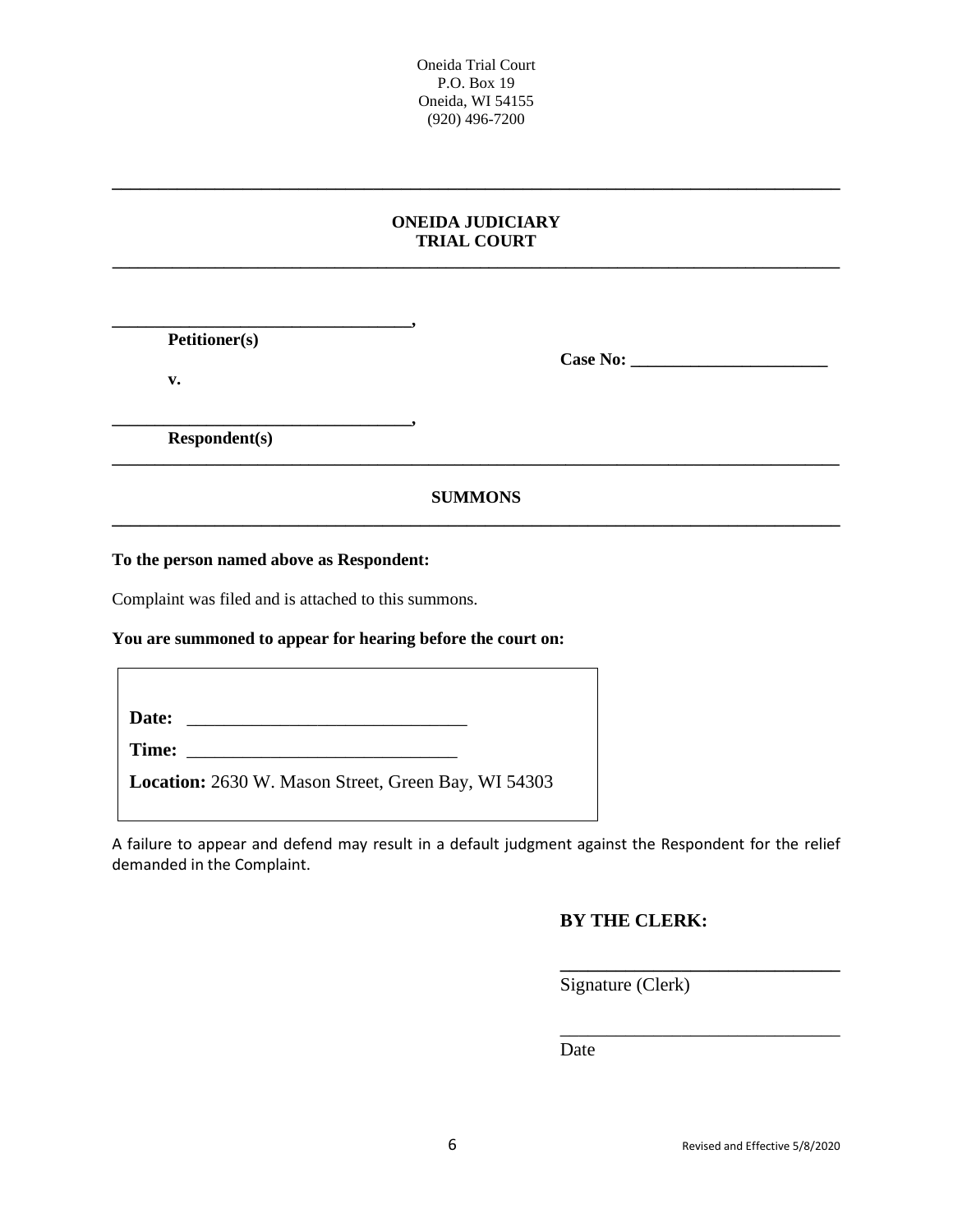# **AFFIDAVIT OF SERVICE**

| <b>Petitioner</b>                                                                                                                      |                                        |
|----------------------------------------------------------------------------------------------------------------------------------------|----------------------------------------|
| v.                                                                                                                                     |                                        |
| <b>Respondent</b>                                                                                                                      |                                        |
|                                                                                                                                        |                                        |
|                                                                                                                                        | Date                                   |
| the Civil Complaint on the following person: ___________________________________                                                       |                                        |
| Date:                                                                                                                                  |                                        |
| Time:                                                                                                                                  |                                        |
| Location:                                                                                                                              |                                        |
| To the best of my knowledge, ________________________________, is present in the<br>community and is not a member of the armed forces. |                                        |
| I swear the foregoing is true and correct.                                                                                             |                                        |
| Dated this ______ day of _______________, 20____.                                                                                      |                                        |
| Signature of Person serving other party                                                                                                |                                        |
|                                                                                                                                        | PLEASE NOTE: Only use this form if you |
|                                                                                                                                        | are having the other person personally |

served.